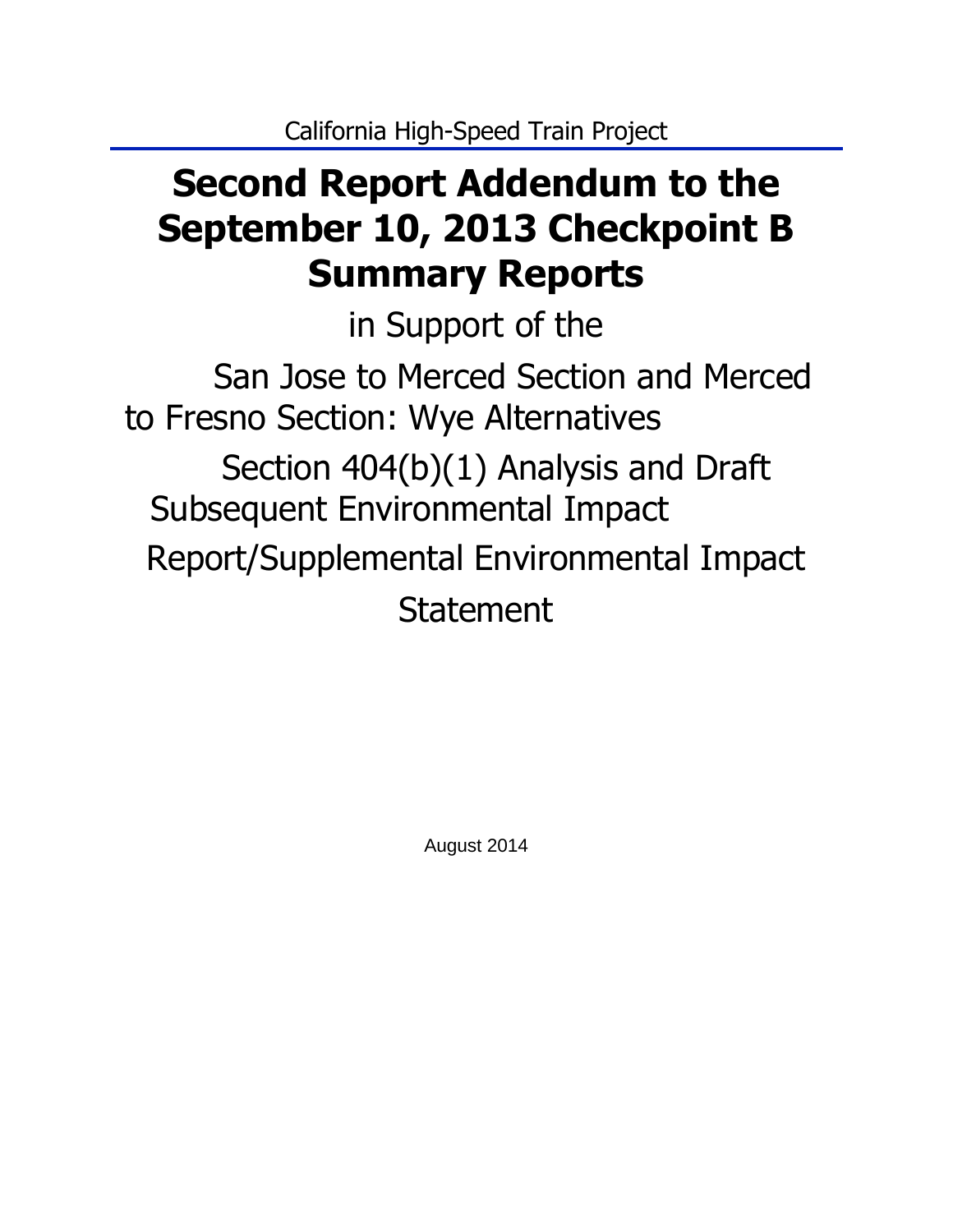# **TABLE OF CONTENTS**



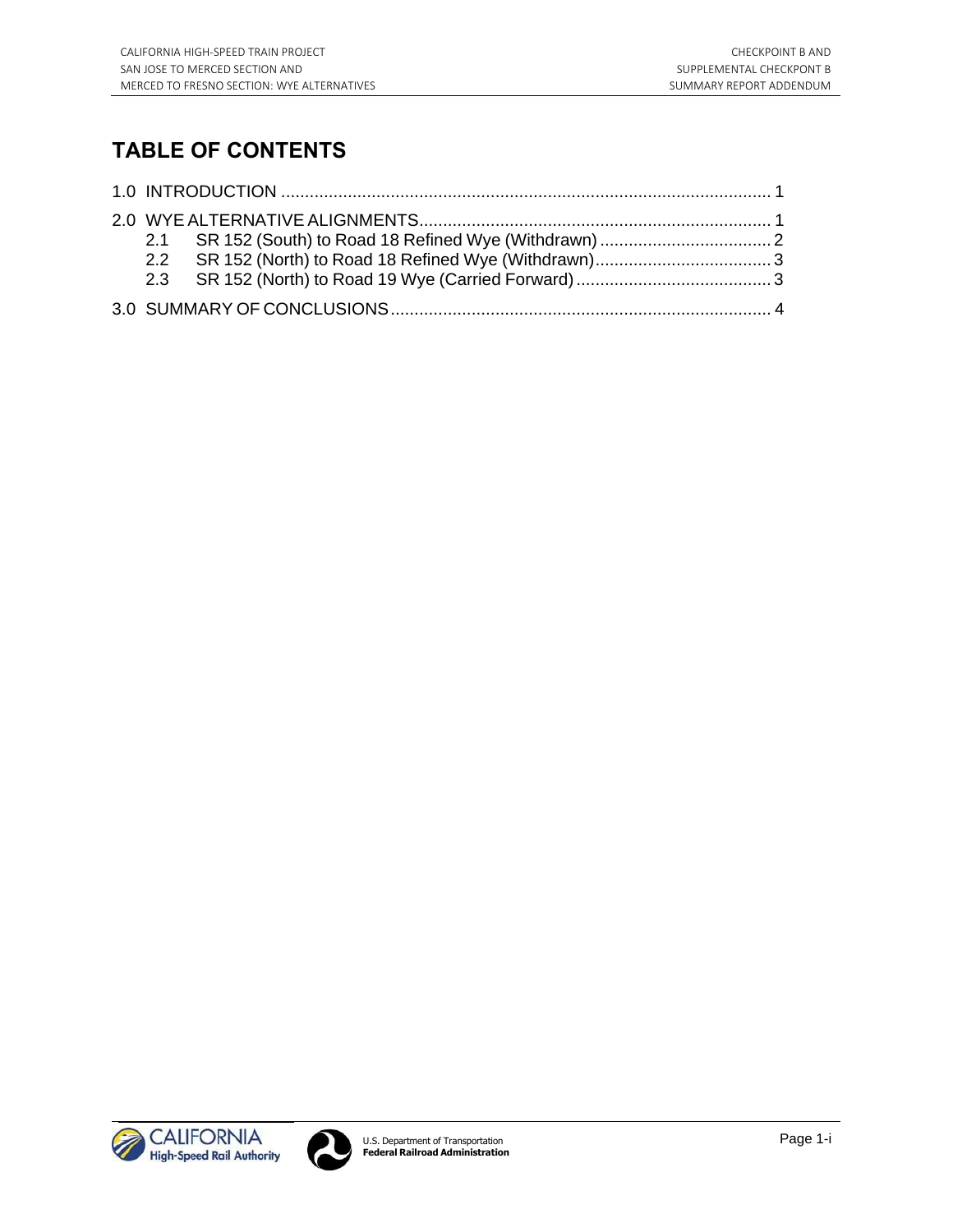### <span id="page-2-0"></span>1 **1.0 INTRODUCTION**

On September 10, 2013 the California High-Speed Rail Authority (Authority) and Federal Railroad Administration (FRA) submitted to the United States Army Corps of Engineers (USACE) and the Environmental Protection Agency (EPA), two Checkpoint B Summary Reports for the California High Speed Train: the San Jose to Merced Section Checkpoint B package and the Merced to Fresno Section: Wye Alternatives Supplemental Checkpoint B package (together, the Checkpoint B packages). The Checkpoint B packages were prepared in accordance with the National Environmental Policy Act/Clean Water Act Section 404/Rivers and Harbors Act Section 14 Integration Process for the California High-Speed Train Program Memorandum of Understanding dated November 2010 (NEPA/404/408 MOU).

Based on comments received from the USACE and EPA on those Checkpoint B packages and additional stakeholder outreach, a supplemental Addendum was prepared and submitted on May 15, 2014. The content of that Addendum included a description of alignment refinements since the original Checkpoint B packages, an analysis of potential impacts to community character, cohesion and environmental justice, responses to USACE and EPA comments, a summary of agency and public input received and a revised summary of conclusions. Each section included discussions of both the San Jose to Merced Section and the Merced to Fresno Section: Wye Alternatives.

For the area of the wyes, the Checkpoint B packages and May 2014 Addendum analyzed 17 potential wye alignments. Four alignment alternatives were identified to be carried forward for analysis in subsequent environmental documents the SR 152 (North) to Road 13 Wye, the Avenue 21 to Road 13 Wye, the SR 152 (North) to Road 18 Refined Wye and the SR 152 (South) to Road 18 Refined Wye. The remaining wye alternatives were proposed to be withdrawn from consideration for reasons described in the Checkpoint B packages and May 2014 Addendum.

Since the May 2014 Addendum, the Authority and FRA have continued to coordinate with the USACE and EPA and to conduct public outreach with local communities and stakeholders. This coordination has provided additional information about the wye alternatives and has assisted with the further definition of the alternatives proposed to be carried forward or withdrawn. Three alternatives are now proposed to be carried forward SR 152 (North) to Road 13 Wye, Avenue 21 to Road 13 Wye, and SR 152 (North) to Road 19 Wye.

This Second Addendum summarizes the rationale behind the proposal to carry forward these three alternatives. It does not restate information and data presented in the previous Checkpoint B packages and May 2014 Addendum. References to previous data are provided where appropriate.

#### <span id="page-2-1"></span>2 **2.0 WYE ALTERNATIVE ALIGNMENTS**

The Checkpoint B packages and May 2014 Addendum proposed four wye alignment alternatives to be carried forward; the SR 152 (North) to Road 13 Wye, the Avenue 21 to Road 13 Wye, the SR 152 (North) to Road 18 Refined Wye and the SR 152 (South) to Road 18 Refined Wye. These four alternatives were selected primarily because they represented the lowest overall aquatic impact within each of four possible geographic areas to the east or west of the City of Chowchilla and to the north or south of the SR 152 highway. See Section 6.2 of the May 2014 Addendum for additional details.

As discussed in Section 6.2 of the May 2014 Addendum, the Authority and FRA proposed to keep an alignment alternative in each of the four geographic areas based on receiving stakeholder and public comments that identified varying support for the different alignment options. By selecting the alignments with the lowest overall aquatic impacts in each area, the Authority and FRA intended to insure that the



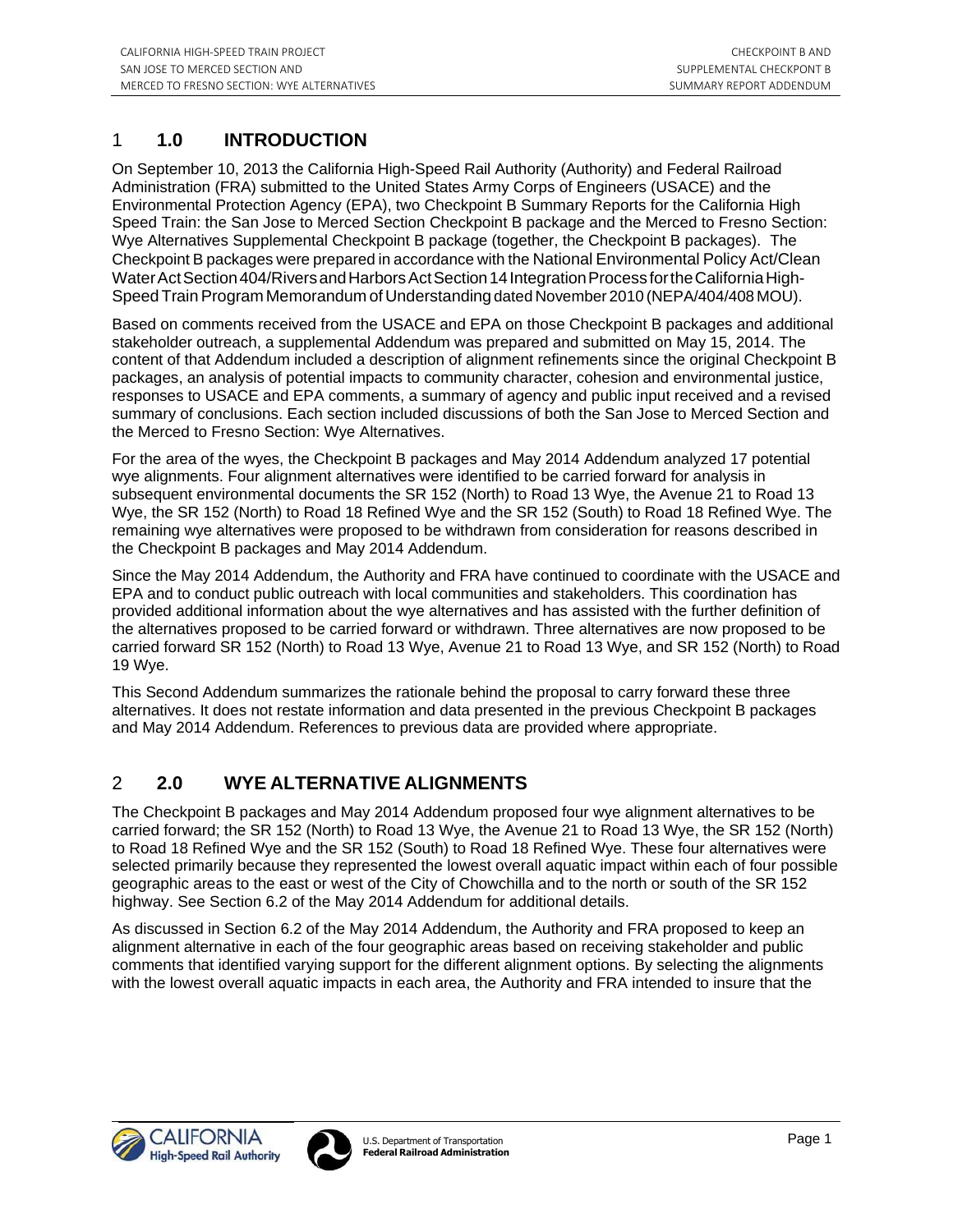suite of alternatives carried forward likely included the Least Environmentally Damaging Practical Alternative (LEDPA). The preliminary LEDPA will be identified in subsequent environmental documents prepared for the Project, including Checkpoint C.

Since the May 2014 Addendum, the Authority and FRA have continued to coordinate with the USACE and EPA and to conduct public outreach with local communities and stakeholders. Stakeholders, particularly the City of Chowchilla, have expressed support for the consideration of Road 19 alternatives, rather than the Road 18 Refined group of alternatives, in order to maximize the distance from residential areas. Based on these public concerns and for the reasons detailed in the following sections, the Authority and FRA are now proposing to carry forward three alternatives: SR 152 (North) to Road 13 Wye, Avenue 21 to Road 13 Wye and SR 152 (North) to Road 19 Wye. Compared to the alternatives carried forward in the May 2014 Addendum, these alternatives represent two changes, both of which reflect community outreach and stakeholder support for the Road 19 alternatives. Rather than carrying forward the SR 152 (North) to Road 18 Refined Wye Alternative, it is proposed to carry forward the SR 152 (North) to Road 19 Wye. The withdrawal of the SR 152 (South) to Road 18 Refined Wye Alternative is also proposed. These changes both involve alignment alternatives to the east of the City of Chowchilla. In both cases, the proposal reflects the benefits of the Road 19 alternatives over the Road 18 alternatives with respect to community impacts and impacts on high-quality aquatic resources.

The two alignment alternatives west of the City of Chowchilla corridor (Road 13) have not changed from what was identified in the Checkpoint B and May 2014 Addendum. As a result the SR 152 (North) to Road 13 Wye and Avenue 21 to Road 13 Wye alternatives are proposed to be carried forward.

## <span id="page-3-0"></span>**2.1 SR 152 (South) to Road 18 Refined Wye (Withdrawn)**

The SR 152 (South) to Road 18 Refined Wye alignment alternative was proposed to be carried forward for further study in the Checkpoint B packages and the May 2014 Addendum. For the reasons discussed below, the Authority and FRA are now proposing to withdraw this alternative. Based on current information and considering all aquatic impacts as equal, this alternative has the lowest overall aquatic impact of the alternatives analyzed, at 116.9 acres. However, this alternative's impacts on naturally occurring aquatic features (e.g. wetlands, lakes, rivers and marshes) are greater, at 113.2 acres, than the 111-acre impact of the SR 152 (North) to Road 19 Wye alternative, as discussed below in Section 2.3. The man-made aquatic features that make up the difference, primarily retention and detention basins, would be reconfigured or relocated in connection with the Project to provide the same water storage functions as they currently provide. Consequently, these man-made features do not contribute functions or values to the aquatic ecosystem that are prioritized for protection under the Clean Water Act section 404(b)(1) (LEDPA) guidelines. See Table 1 for a comparison of the aquatic impacts.

As described in Section 2.0 of the May 2014 Addendum, the original SR 152 (South) to Road 18 Wye alignment was modified based on outreach with the City of Chowchilla and other local stakeholders. The original alignment was approximately 190 feet east of the Greenhills Estates community, part of the City of Chowchilla. The refined alignment described in the May 2014 Addendum moved this portion of the alternative approximately 3,300 feet further east. This refinement resulted in reduced noise and visual impact to the residential area. However, it also caused the alignment to bisect an agricultural area between the Road 18 and Road 19 corridors. Because of this refinement, the Road 18 alignments now follow existing transportation corridors to a lesser extent than the similarly aligned SR 152 (North) to Road 19 Wye alternative, discussed below in Section 2.3, which is located approximately 250 feet to the east of the Road 19 right-of-way



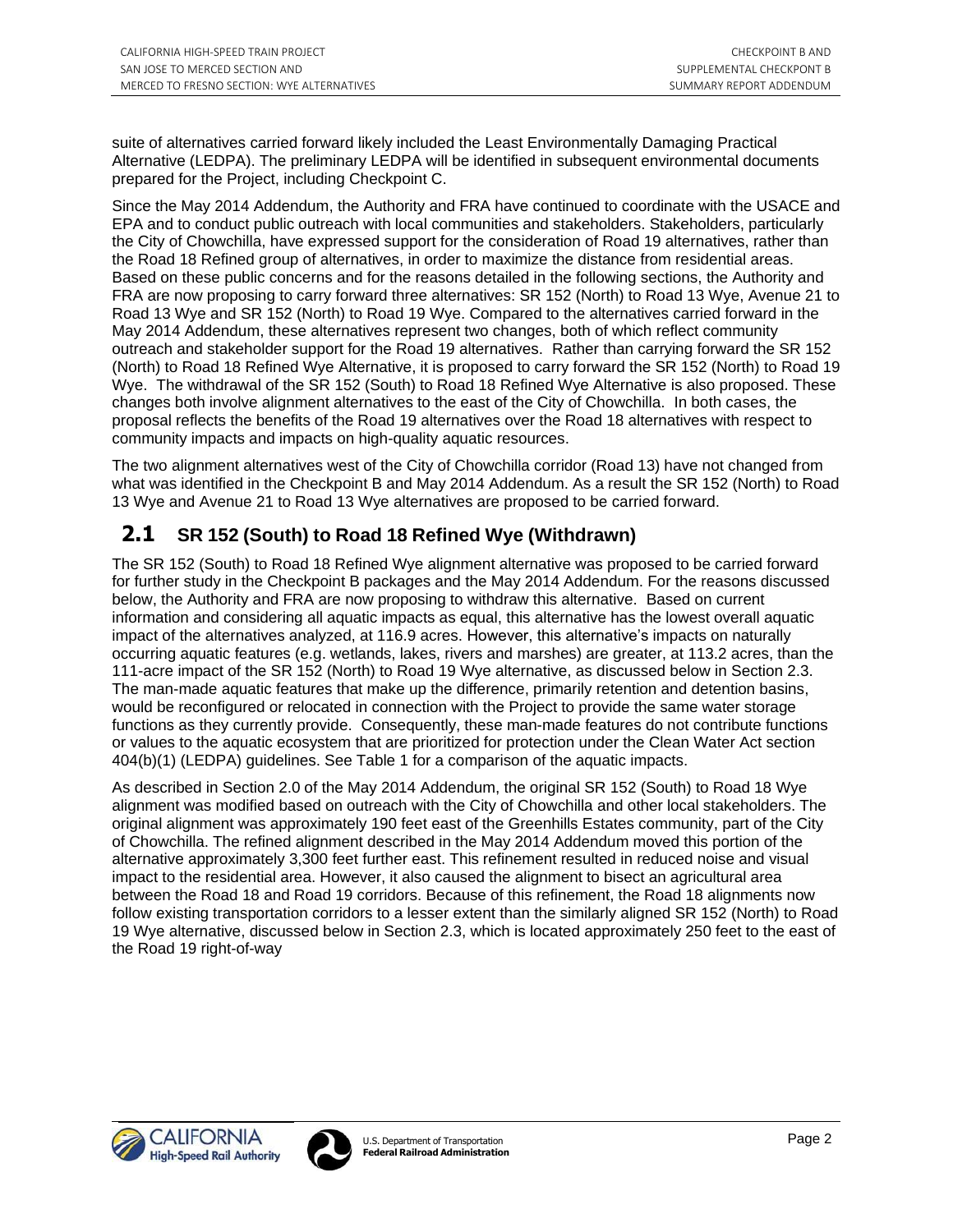#### 2.1.1 **Table 1**

| Wye Alternative                           | Natural Aquatic<br><b>Features</b> | Man-Made<br><b>Features</b> | Overall Aquatic |
|-------------------------------------------|------------------------------------|-----------------------------|-----------------|
| SR 152 (North) to Road 19 Wye (C)         | 111                                | 24.9                        | 135.9           |
| SR 152 (North) to Road 18 Refined Wye (W) | 118.5                              | 4.8                         | 123.3           |
| SR 152 (South) to Road 18 Refined Wye (W) | 113.3                              | 3.6                         | 116.9           |

Impacts to Aquatic Resources (Acres)

(C) – Carried Forward, (W) - Withdrawn

Despite the refinement of the Road 18 alignments to be further away from the City of Chowchilla, the City and other stakeholders have continued to have concerns over the potential for noise and visual impacts. Among those alternatives that use a corridor to the east of the City of Chowchilla, the City has stated a preference for an alternative that uses a Road 19 alignment because it is further away from residential development.

Finally this alignment alternative is likely to have a higher overall impact to the community of Fairmead. As described in Sections 2.0 and 3.3 of the May 2014 Addendum, the SR 152 (South) to Road 18 Refined Wye alternative would pass within 500 feet of Fairmead Elementary School and would divide the community to a greater extent than either of the SR 152 North alternatives described below.

# <span id="page-4-0"></span>**2.2 SR 152 (North) to Road 18 Refined Wye (Withdrawn)**

The SR 152 (North) to Road 18 Refined Wye alignment alternative was proposed to be carried forward for further study in the Checkpoint B packages and the May 2014 Addendum. For the reasons discussed below, the Authority and FRA are now proposing to withdraw this alternative. In the May 2014 Addendum, this alternative was preferred over the similarly aligned SR 152 (North) to Road 19 Wye alignment alternative because it has a lower overall aquatic impact of 123.3 acres compared to 135.9 acres. However, this alternative's impacts on naturally occurring aquatic features (e.g. wetlands, lakes, rivers and marshes) are greater, at 118.5 acres, than the 111-acre impact of the SR 152 (North) to Road 19 Wye alignment alternative, discussed below in Section 2.3. As discussed in Section 2.1, the protection of naturally occurring aquatic resources has a higher priority than the protection of manmade waters. See Table 1 for a comparison of the aquatic impacts.

Similar to the SR 152 (South) to Road 18 Refined Wye alignment discussed above in Section 2.1, the SR 152 (North) to Road 18 Refined Wye was modified in the May 2014 Addendum to reduce noise and visual impacts to the Greenhills Estates community. However as described above, in doing so the alignment now bisects an agricultural area between the original Road 18 and Road 19 alignments. Also, as noted earlier, the City of Chowchilla has continued to indicate a preference for an alternative that utilizes the Road 19 corridor over the original or refined Road 18 alignments.

# <span id="page-4-1"></span>**2.3 SR 152 (North) to Road 19 Wye (Carried Forward)**

The SR 152 (North) to Road 19 Wye alignment alternative was proposed to be withdrawn in the original Checkpoint B packages and the May 2014 Addendum. For the reasons discussed below the Authority and FRA are now proposing to carry forward this alternative. This alignment has a higher overall aquatic

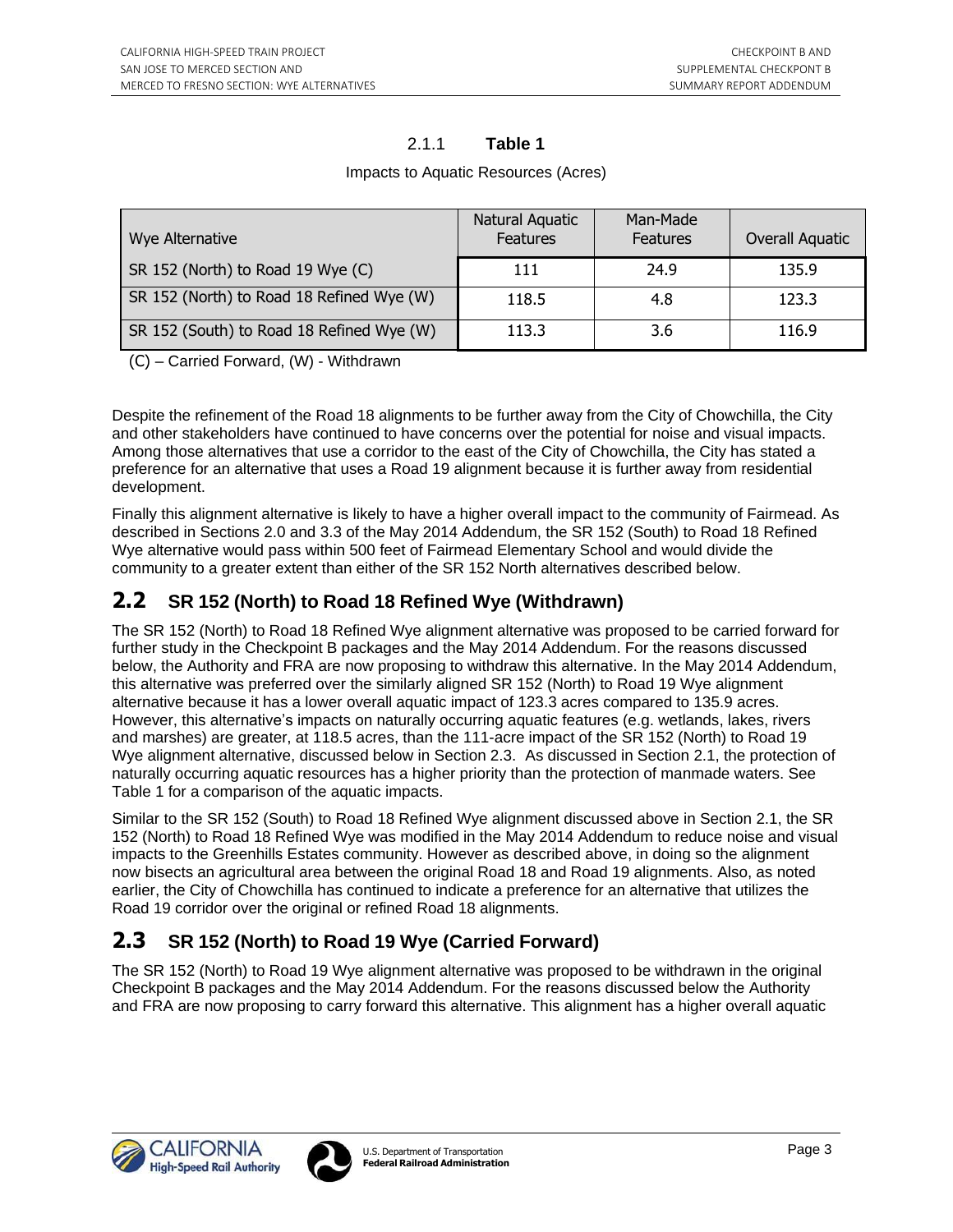impact, 135.9 acres<sup>1</sup>, than either the SR 152 (South) to Road 18 Refined Wye (116.9 acres) or SR 152 (North) to Road 18 Refined Wye (123.3 acres) alignment alternatives. However, this alternative has a lower impact on naturally occurring aquatic resources (e.g. wetlands, lakes, rivers and marshes), at 111 acres, than either Road 18 Refined alternatives (113.3 and 118.5 acres respectively). As discussed in Section 2.1, the protection of naturally occurring aquatic resources has a higher priority than the protection of manmade waters. See Table 1 for a comparison of the aquatic impacts.

The SR 152 (North) to Road 19 Wye alignment alternative, which is located approximately 250 feet to the east of the Road 19 right-of-way, follows an existing transportation corridor to a greater extent than either of the Road 18 Refined alignment alternatives.

To reduce impacts on the community of Fairmead to the greatest extent feasible, the Authority and FRA have committed to adding the refinement described in Section 2.0 of the May 2014 Addendum for the SR 152 (North) to Road 18 Refined Wye to all SR 152 North alternatives, including SR 152 (North) to Road 19 Wye and SR 152 (North) to Road 13 Wye alternatives. This modification moves the SR 152 North alignments away from the Fairmead Elementary School and minimizes the impact to Fairmead.

In addition to the reduction of potential noise and visual impacts on the city of Chowchilla resulting from the greater distance between Road 19 and residential areas, the SR 152 (North) to Road 19 Wye alternative has lesser impacts to the community of Fairmead than either of the refined Road 18 alternatives. Compared to the SR 152 (South) to Road 18 Refined Wye, the alternatives that utilize an alignment to the north of SR 152 will have less impact on the community of Fairmead. Whereas the SR 152 (South) to Road 18 Refined Wye would pass within 500 feet of the Fairmead Elementary School, the SR 152 north alignments are approximately 1,500 feet to the north of the school and would directly affect a smaller portion of the overall Fairmead community.

Compared to the SR 152 (North) to Road 18 Refined Wye alternative, the 152 (North) to Road 19 Wye alternative's alignment further to the east results in less division of the community of Fairmead by the portion or "leg" of the wye travelling between the cities of Merced and Fresno, as discussed in Section 3.3 of the May 2014 Addendum.

#### <span id="page-5-0"></span>3 **3.0 SUMMARY OF CONCLUSIONS**

Based on continued community outreach with the City of Chowchilla and other stakeholders, additional consideration of the type and value of aquatic resources impacted, and further concentration on the reduction of impacts on Fairmead, the Authority and FRA propose to carry forward the SR 152 (North) to Road 19 Wye for further consideration and to withdraw the SR 152 (South) to Road 18 Refined Wye and SR 152 (North) to Road 18 Refined Wye alternatives from further study.

In comparison to the SR 152 (South) to Road 18 Refined Wye and SR 152 (North) to Road 18 Refined Wye alternatives, the SR 152 (North) to Road 19 Wye alternative:

- Has the lowest impact on naturally occurring aquatic resources;
- Follows existing transportation corridors to a greater extent;
- Is preferred by the City of Chowchilla for a potential to further minimize noise and visual impacts; and
- Creates the smallest division of existing communities and is further or equal distance from the Fairmead Elementary School and the center of the Fairmead community.

<sup>&</sup>lt;sup>1</sup> After the May 2014 Addendum, the USACE identified a constructed basin that is impacted by this alignment alternative and appears to be mapped at a larger area than recent aerial images would support. The Authority has looked at this feature and agrees that it is probably inaccurately mapped. If this feature were mapped based on current aerials it would likely result in a reduction of approximately 9 acres. This change in impacts would not alter the overall order of the alternatives' aquatic impacts and does not change any of the conclusions made in this document. The Authority and FRA propose to address this issue in subsequent documents when the landscape level GIS currently used is further refined.



l